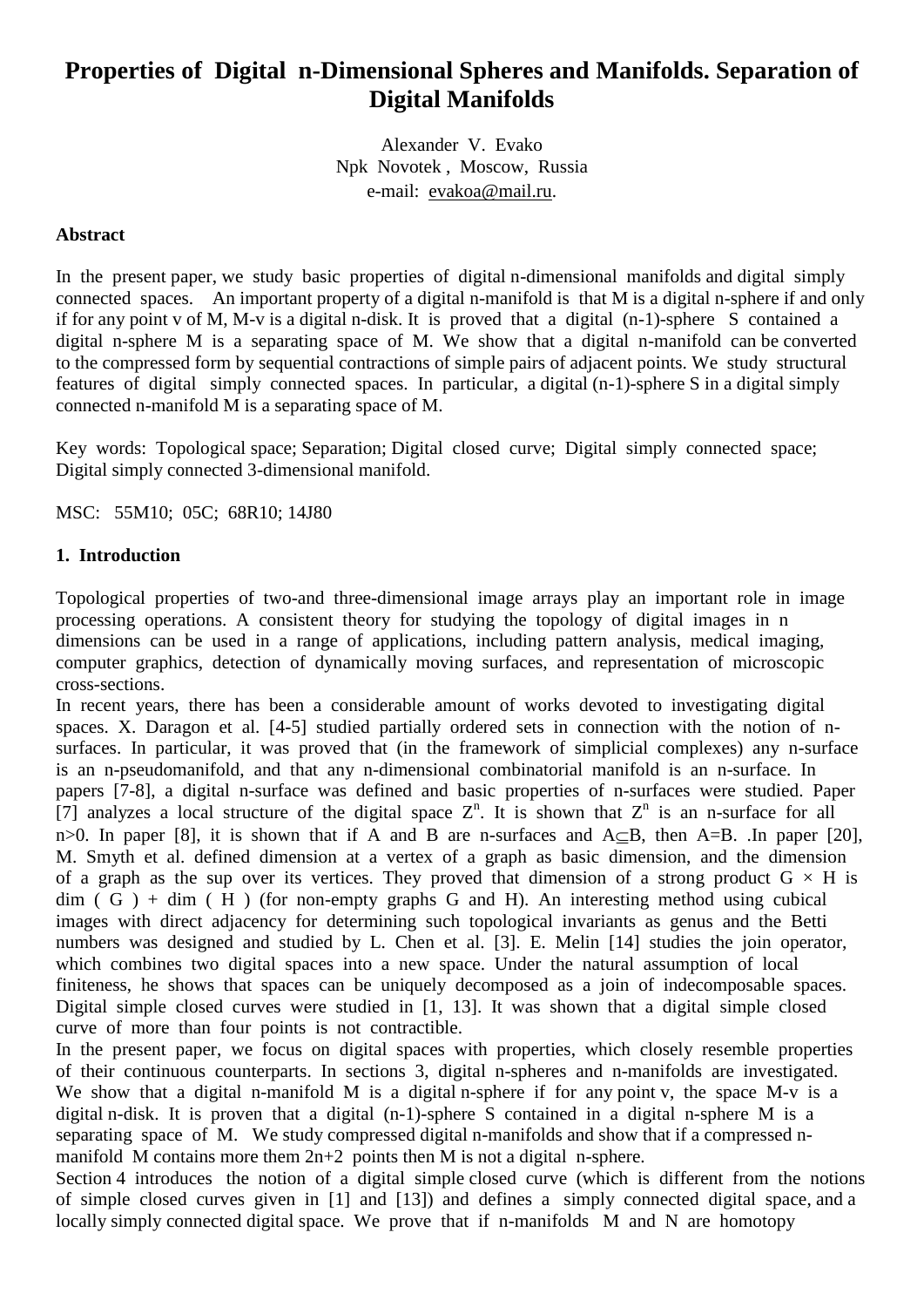equivalent and M is locally simply connected then so is N. It is shown that if a digital n-manifold M is locally simply connected and S is a digital (n-1)-sphere lying in M, then S is a separating space of M. We prove that a locally simply connected digital 2-manifold is a digital 2-sphere. The main result obtained in this section says that a digital locally simply connected 3-manifold is a digital 3-sphere.

#### **2. Digital spaces, contractible graphs and contractible transformations**

A digital space G is a simple undirected graph  $G=(V,W)$ , where  $V=\{v_1,v_2,...v_n,...\}$  is a finite or countable set of points, and  $W = \{(v_n v_q),...,v\} \subset V \times V$  is a set of edges. Such notions as the connectedness, the adjacency, the dimensionality and the distance on a graph G are completely defined by sets V and W (see, e.g., [4-11, 14, 20]).

We use the notations  $v_p \in G$  and  $(v_p v_q) \in G$  if  $v_p \in V$  and  $(v_p v_q) \in W$  respectively if no confusion can result.  $|G|$ denotes the number of points in G.

Since in this paper we use only subgraphs induced by a set of points, we use the word subgraph for an induced subgraph. We write  $H \subset G$ . Let G be a graph and  $H \subset G$ . G-H will denote a subgraph of G obtained from G by deleting all points belonging to H. For two graphs  $G=(X,U)$  and  $H=(Y,W)$  with disjoint point sets X and Y, their join G $\oplus$ H is the graph that contains G, H and edges joining every point in G with every point in H. The subgraph  $O(v) \subset G$  containing all points adjacent to v (without v) is called the rim or the



Figure 1. Contractible graphs with the number of points  $n < 5$ .

neighborhood of point v in G, the subgraph  $U(v)=v\bigoplus O(v)$  is called the ball of v. Graphs can be transformed from one into another in a variety of ways. Contractible transformations of graphs seem to play the same role in this approach as a homotopy in algebraic topology [10-11].

A graph G is called contractible (fig. 1), if it can be converted to the trivial graph by sequential deleting simple points. A point v of a graph G is said to be simple if its rim  $O(v)$  is a contractible graph.

An edge (vu) of a graph G is said to be simple if the joint rim  $O(vu) = O(v) \cap O(u)$  is a contractible graph. In [10], it was shown that if (vu) is a simple edge of a contractible graph G, then G-(vu) is a contractible graph. Thus, a contractible graph can be converted to a point by sequential deleting simple points and edges. In fig.1,  $G_{10}$  can be converted to  $G_9$  or  $G_8$  by deleting a simple edge.  $G_9$  can be converted to  $G_7$  or  $G_6$  by deleting a simple edge.  $G_6$  can be converted to  $G_5$  by deleting a simple edge.  $G_7$  can be converted to  $G_4$  by deleting a simple point.  $G_5$  can be converted to  $G_3$  by deleting a simple point.  $G_3$  can be converted to  $G_2$  by deleting a simple point.  $G_2$  can be converted to  $G_1$  by deleting a simple point.

Deletions and attachments of simple points and edges are called contractible transformations. Graphs G and H are called homotopy equivalent or homotopic if one of them can be converted to the other one by a sequence of contractible transformations.

Homotopy is an equivalence relation among graphs. Contractible transformations retain the Euler characteristic and homology groups of a graph [11].

Properties of graphs that we will need in this paper were studied in [8-11].

## **Proposition 2.1**

- Let G be a graph and v be a point ( $v \notin G$ ). Then the cone  $v \oplus G$  is a contractible graph.
- Let G be a contractible graph and  $S(a,b)$  be a disconnected graph with just two points a and b. Then  $S(a,b)\oplus G$  is a contractible graph.
- Let G be a contractible graph with the cardinality  $|G|>1$ . Then it has at least two simple points.
- Let H be a contractible subgraph of a contractible graph G. Then G can be transformed into H by sequential deleting simple points.
- Let graphs G and H be homotopy equivalent. G is connected if and only if H is connected. Any contractible graph is connected.

In graph theory, the contraction of points x and y in a graph G is the replacement of x and y with a point z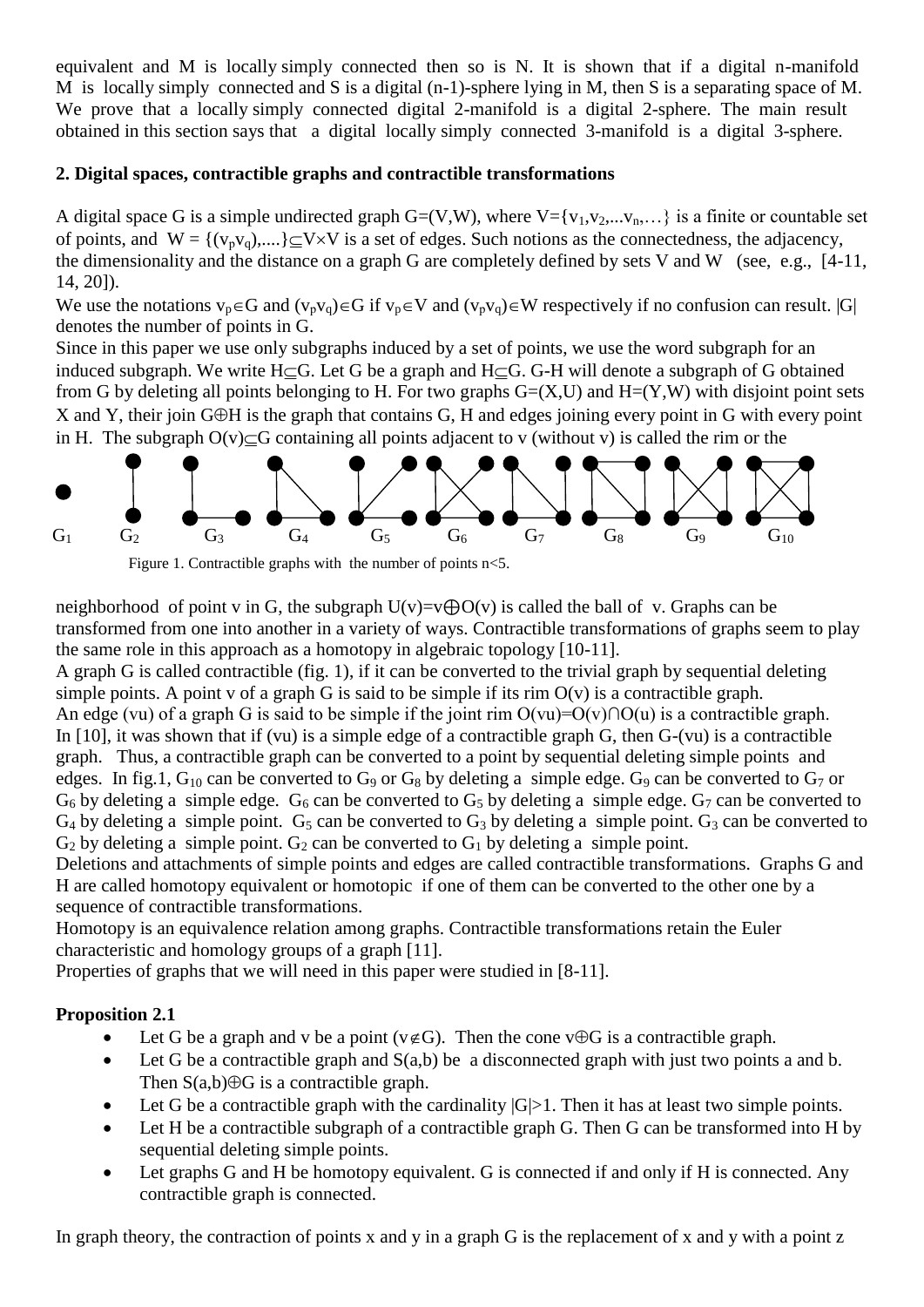such that z is adjacent to the points to which points x and y were adjacent. In paper [10], the contraction of simple pairs of points was used for classification of digital n-manifolds.

## **Definition 2.1.**

- Let G be a graph and x and y be adjacent points of G. We say that  $\{x, y\}$  is a simple pair if any point v belonging to  $U(x)$ - $U(y)$  is not adjacent to any point u belonging to  $U(y)$ - $U(x)$ .
- Let G be a graph and  $\{x,y\}$  be a simple pair of G. The replacement of x and y with a point z such that  $O(z) = U(x) \cup U(y) - \{x,y\}$  is called the simple contraction of points x and y or Ctransformation.  $CG=(G\cup Z)-\{x,y\}$  is the graph that results from contracting points x and y.
- Let G be a graph and z be a point of G. The replacement of z with adjacent points x and y in such a way that  $U(x) \cup U(y) - \{x,y\} = O(z)$ , and any point v belonging to  $U(x)$ - $U(y)$  is not adjacent to any point u belonging to  $U(y)$ - $U(x)$  is called the simple splitting of z or Rtransformation.  $RG = (G \cup \{x,y\})$ -z is the graph that results from simple splitting point z.

Simple C- and R-transformations are invertible. For a given C-transformation, the inverse of C is a simple splitting R=C<sup>-1</sup>. In fig. 2(a), {x,y} is a simple pair of a digital 1-sphere M. In fig. 2(b-c), (M $\cup$ z)-{x,y}is a digital 1-sphere obtained by  $\{x,y\}$  contraction. A pair  $\{x,y\}$  is simple in a digital 2-sphere (see fig. 2 (d-f)). A pair  $\{a,b\}$  depicted in fig.  $2(g)$  is not a simple pair.



Figure 2. (a) M is a digital 1-sphere with six points. (b)  $\{x,y\}$  is a topological pair of points. (c) N=(M $\cup$ z)- $\{x,y\}$  is a digital 1-sphere with five points. (d)-f)  $U(x) \cup U(y)$  is a contractible space.  $U(x) \cup U(y)$ - $\{x,y\}$  is a digital 1-sphere. {x,y} is a topological pair of points. (g) {a,b} is not a topological pair of points. U(a) $\cup$ U(b)-{a,b} is not a digital 1-sphere.

## **Proposition 2.2.**

Let  $\{x,y\}$  be a simple pair lying in a graph G. Then the graph  $H=(G-\{x,y\})\cup z$  obtained by the contraction of {x,y} is homotopy equivalent to G.

## **Proof.**

First, show that the graph B=U(x) $\cup$ U(y) is contractible. Pick a point v $\in$ U(x)-U(y). Since v is not adjacent to any point u belonging to  $U(y)$ - $U(x)$  then the rim  $O_B(y)$  of v is the cone  $x\oplus (O(xy))$ , i.e., a contractible graph. Therefore, v is a simple point of B, and can be deleted from B. For the same reason, all points belonging to U(x)-U(y) can be deleted from B by sequential deleting simple point. The obtained graph U(y)=y $\oplus$ (O(y) is homotopy equivalent to B. Since  $U(y)$  is a contractible graph according to proposition 2.1, then  $B=U(x)\cup U(y)$  is a contractible graph.

Glue a simple point z to G in such a way that  $O(z) = U(x) \cup U(y)$ . In the obtained graph P=G $\cup z$ , the rim of x is the cone  $O_P(x)=z\oplus O(x)$ . Therefore, point x is simple in P and can be deleted from P. In the obtained graph Q=P-{x}, the rim of y is the cone  $O_0(y)=z\oplus (O(y)-\{x\})$ . Therefore, y is simple in Q and can be deleted from Q. The obtained graph Q-{y}=H=(G-{x,y}) $\cup$ z is homotopy equivalent to G. The proof is complete.

## **Proposition 2.3.**

Let  $\{x,y\}$  be a simple pair of a graph G. Let H be a subgraph of G containing  $\{x,y\}$ . Then  $\{x,y\}$  is a simple pair of H.

## **Proof.**

Evidently, U<sub>H</sub>(x)=U(x)∩H, U<sub>H</sub>(y)=U(y)∩H. Since any point v belonging to U(x)-U(y) is not adjacent to any point u belonging to U(y)-U(x), then any point v belonging to  $(U(x)-U(y))\cap H$  is not adjacent to any point u belonging to (U(y)-U(x))∩H. Therefore,  $\{x,y\}$  is a simple pair of H. The proof is complete.  $\Box$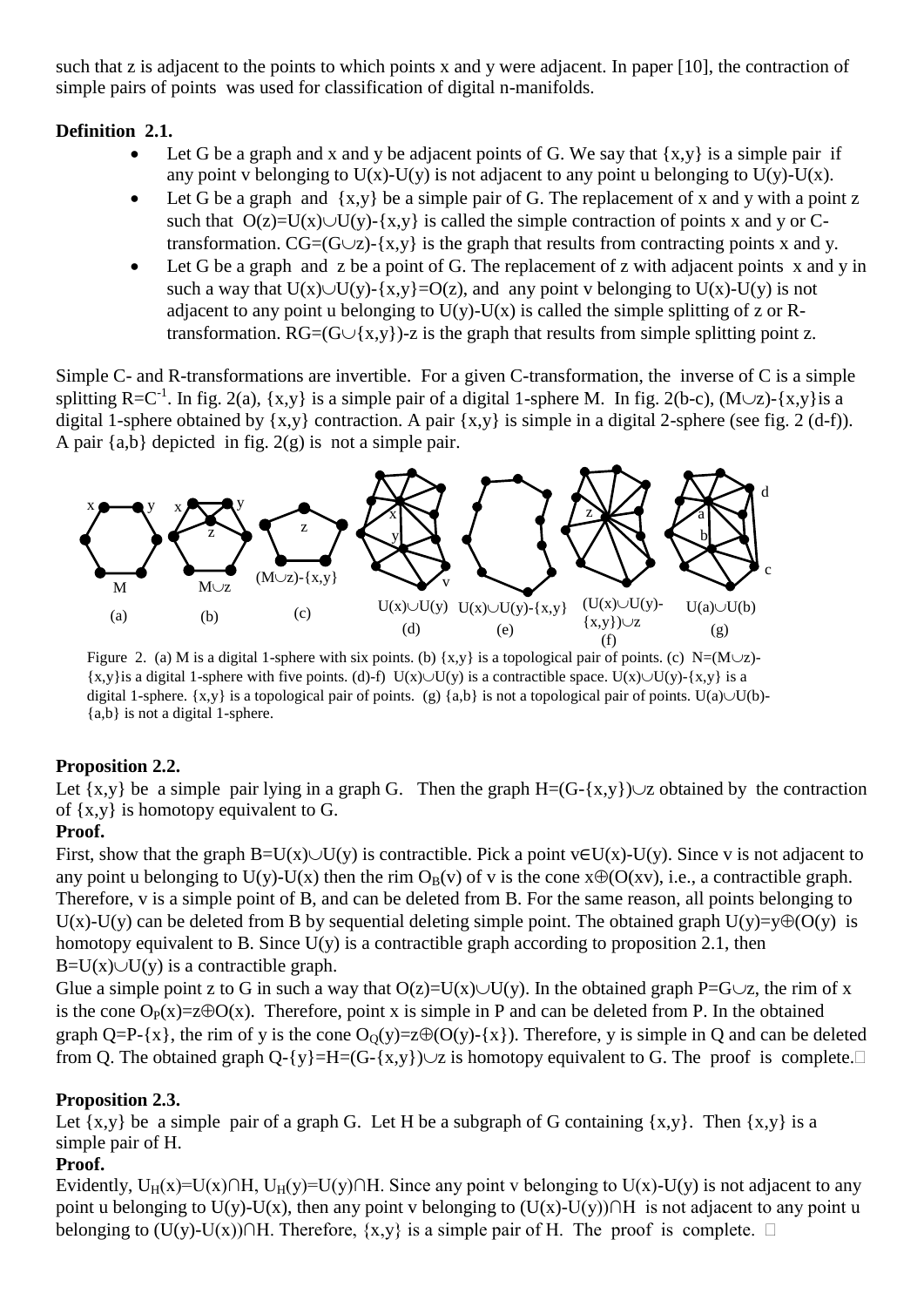Further on, if we consider a graph together with the natural topology on it, we will use the phrase "digital space". We say "space" to abbreviate "digital space", if no confusion can result.

#### **3. Digital n-dimensional spheres**

There is an abundant literature devoted to the study of different approaches to digital lines surfaces and spaces used by researchers, just mention some of them [1, 3-6, 20]. In paper [7], digital n-surfaces were introduced and studied. A digital 0-dimensional surface is a disconnected graph  $S^0(a,b)$  with just two points a and b. A connected digital space M is called a digital n-dimensional surface,  $n>1$ , if the rim O(v) of any point v is a digital (n-1) surface.

#### **Definition 3.1.**

The join  $S^{n}$ <sub>min</sub>= $S^{0}$ <sub>1</sub> $\oplus S^{0}$ <sub>2</sub> $\oplus$ ...S<sup>0</sup><sub>n+1</sub> of (n+1) copies of the zero-dimensional surface  $S^{0}$  is called a minimal nsphere (see fig.3).



Figure 3. Minimal 1-, 2- and 3-dimensional spheres.

Evidently,  $S_{\text{min}}^n$  is an n-surface containing  $2n+2$  points. Fig. 3 illustrates definition 3.1, and shows minimal spheres. A digital n-manifold is a special case of a digital n-surface defined and investigated in [7]. To define digital n-spheres, n>0, we will use a recursive definition. Suppose that we have defined digital kspheres for dimensions  $0 \le k \le n-1$ .

#### **Definition 3.2.**

A connected digital space M is called a digital n-sphere,  $n>0$ , if for any point v of M, the rim O(v) is a digital (n-1)-sphere, and M can be converted to a minimal n-sphere  $S_{\text{min}}^n$  by sequential contractions of simple pairs.

Note that a digital n-sphere is homotopy equivalent to a minimal n-sphere according to proposition 2.2. Digital 1- and 2-spheres are depicted in fig. 4 and 5. In fig.  $2(a)$ ,  $\{x,y\}$  is a simple pair of a digital 1-sphere



Figure 4. Zero- and one-dimensional spheres  $S^0$  and  $S^1$  and zero- and onedimensional disks  $D^0$  and  $D^1$ .

M. In fig. 2(b-c),  $(M\cup Z)$ -{x,y} is a digital 1-sphere obtained by {x,y} contraction. A pair {x,y} is simple in a digital 2-sphere (see fig. 2 (d-f)). A pair  $\{a,b\}$  depicted in fig.  $2(g)$  is not a simple pair. Notice that according to definition 2.1, a pair {x,y} of adjacent points x and y lying on a digital n-sphere M is a simple if any point v belonging to U(x)-U(y) is not adjacent to any point u belonging to U(y)-U(x), i.e., U(y)-U(x)- ${x,y}=(O(x)-y)U(O(y)-x)$  where  $O(x)$  and  $O(y)$  are digital (n-1)-spheres. For a simple  ${x,y}$  contraction, there exists the inverse transformation, which is the replacement of z with two adjacent points x and y such that  $O(x)$  and  $O(y)$  are digital (n-1)-spheres, and  $O(x) \cup O(y)$ -{x,y}= $O(z)$ . A minimal n-sphere has no simple pairs, and according to definition 2.1,  $S_{\text{min}}^n$  can be converted to M by a sequence of splittings, i.e., if  $S^n_{\text{min}}=C_p...C_1M$  then  $M=R_1...R_pS^n_{\text{min}}$ ,  $R_i=C_i^{-1}$ ,  $i=1,...p$ . The following proposition shows the structure of a simple pair of points lying in a digital n-sphere.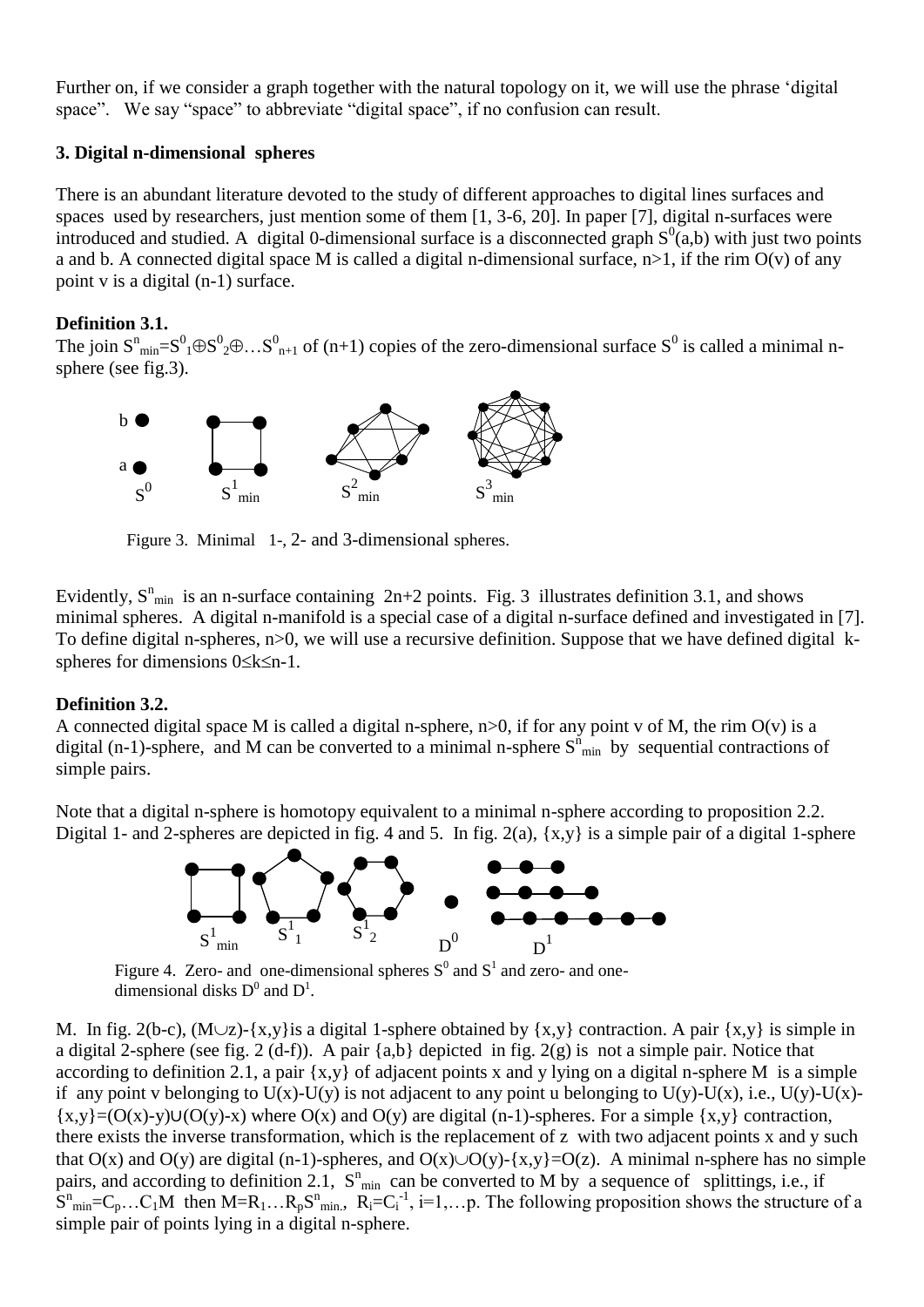#### **Proposition 3.1.**

Let M be a digital n-sphere, n>0, {x,y} be a simple pair lying in M, and N=(M $\cup$ z)-{x,y} be the space obtained by the contraction of  $\{x,y\}$ . Then  $U(x) \cup U(y) - \{x,y\}$  is a digital (n-1)-sphere, and N=(M $\cup$ z)- $\{x,y\}$ is a digital n-sphere.

To make the reading easier, we have presented all proofs, except that of proposition 3.4 below, in Appendix 1. Digital 2-spheres are shown in fig. 5.  $S^2$  contains a simple pair {x,y}. Contracting {x,y} converts  $S^2$  to  $S^2_{min}$ .

## **Definition 3.3.**

Let M be a digital n-sphere, n>0, and v be a point belonging to M. Then the space  $D=\partial D\cup Int D=M-v$  is called a digital n-disk,  $\partial D = O(v)$  is called the boundary of D, and IntD is called the interior of D (see fig. 4, 5).

The following corollary is a consequence of definition 3.3.



Figure 5. Digital 2-spheres and 2-disks.

## **Remark 3.1.**

Let D= $\partial$ D $\cup$ IntD be a digital n-disk D. Then  $\partial$ D is a digital (n-1)-sphere, the rim O(x) is a digital (n-1)disk if  $x \in \partial D$  (fig. 4, 5), and the rim O(x) is a digital (n-1)-sphere if a point  $x \in IntD$ .

## **Proposition 3.2.**

Let M be a digital n-sphere,  $n>0$ , and v be a point belonging to M. A digital n-disk D=M-v is a contractible space.

## **Proposition 3.3.**

Let M be a digital n-sphere, n>0, v be a point belonging to M, and M-v=D= $\partial$ D $\cup$ IntD be a digital n-disk. If  $|IntD|>1$ , then IntD contains a simple pair.

## **Remark 3.2.**

Notice that if  $\{x,y\}$  is a simple pair lying in a digital n-sphere M, then the union  $U(x)\cup U(y)$  is a digital ndisk D= $\partial$ D $\cup$ IntD with the boundary  $\partial$ D=U(x) $\cup$ U(y)-{x,y} and IntD=[x,y}, as it follows from definition 3.3 and proposition 3.4. Let M be a digital n-sphere, and  $D = \partial D \cup Int D$  be a digital n-disk lying in M. The replacement of IntD with a point z such that  $O(z)=\partial D$  is called the contraction of D in M. Obviously, if M is a digital n-sphere, and D= $\partial$ D $\cup$ IntD is a digital n-disk lying in M, then the space N=(M $\cup$ z)-IntD obtained by the contraction of IntD is a digital n-sphere.

**Proposition 3.4.** Let M be an n-sphere and G be a contractible space contained in M. Then the space M-G is a contractible space.

**Proof.** The proof is by induction on the dimension n. For n=1, the proposition is verified directly. Assume that the proposition is valid whenever  $n < k+1$ . Let  $n = k+1$ . Since G is contractible, there is a point x belonging to G and simple in G, i.e.,  $O(x) \cap G$  is contractible according to proposition 2.1. Since  $O(x)$  is an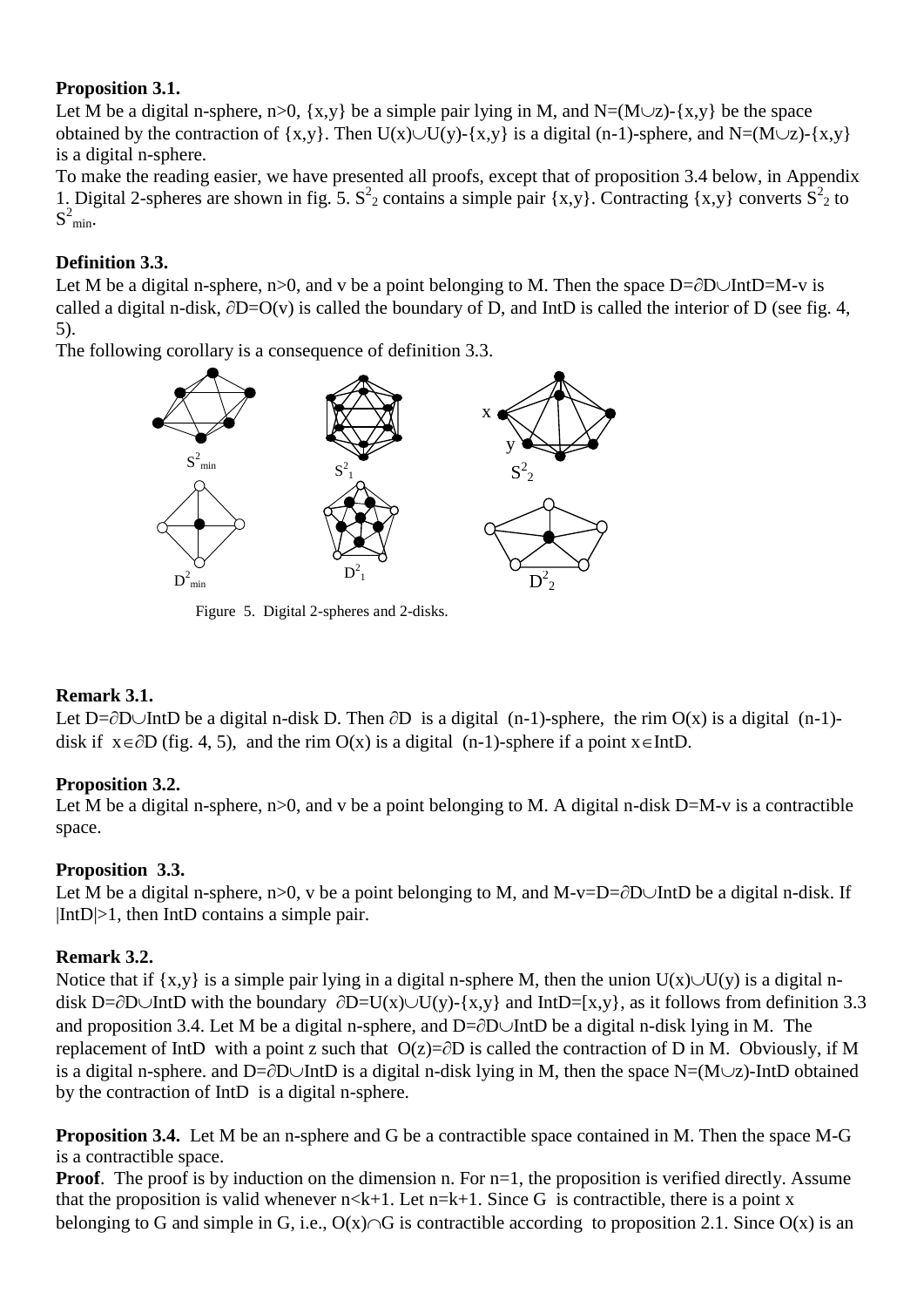$(n-1)$ -sphere, then by the induction hypothesis,  $O(x)$ -G= $O(x) \cap (M-G)$  is also contractible. Hence, x is simple in M-G. Therefore,  $G_1 = G-x$  is a contractible space and M- $G_1 = (M-G) \cup x$  is homotopy equivalent to M-G. Acting in the same way we finally convert the space G to a point v and the space M-G to the space M-v. Spaces M-v and M-G are homotopy equivalent by construction. Since M-v is contractible then M-G is a contractible space. This completes the proof.  $\Box$ 

#### **Corollary 3.1.**

As it follows from proposition 3.4, if  $D = \partial D \cup Int D$  is a digital n-disk, then IntD is a contractible space. Indeed, D=M-v, where M is a digital n-sphere and v is a point of M. The ball  $U(v)$  of v is a contractible space. Therefore,  $M-U(v)=IntD$  is a contractible space.

#### **Proposition 3.5.**

(1) Let M be a digital n-sphere, n>0, G be a digital (n-k)-sphere lying in M,  $\{x,y\}$  be a simple pair lying in M, and N=FM=(M $\cup$ z)-{x,y} be the space obtained from M by the contraction of {x,y}. Then G<sub>1</sub>=FG is a digital (n-k)-sphere lying in N.

(2) Let D be a digital n-disk, and  $\{x,y\}$  be a simple pair of adjacent points lying in D. Then E=FD=(D $\cup$ z)-{x,y} is a digital n-disk.

#### **4. Structural properties of digital n-spheres. Separation of spaces.**

#### **Definition 4.1.**

Let A and B be subspaces of a connected digital space M. A and B are called *separated* in M if any point of A is non-adjacent to any point of B. We will say that the union  $M = A \cup C \cup B$  is a *separation* of M by the space C and C is a *separating space* for M (see fig. 6(b-c)).

In fig. 6 (a), a digital 0-sphere  $S^0 = \{x,y\}$  is a separating space of a digital 1-sphere  $S^1$ . A digital 1sphere C (see fig. 6 (d)-(e)) is a separating space of digital 2-spheres  $S(7)$  and  $S(9)$ .



Figure 6. (a) A digital 0-sphere  $S^0 = \{x, y\}$  is a separating space in a 1-sphere  $S^1$ . (b) The separation of M by S. (c) G $\cup$ S and S $\cup$ H are digital n-disks. (d)-(e) A digital 1-sphere C is a separating space in 2-spheres  $S(7)$  and  $S(9)$ .

#### **Proposition 4.1.**

Let M be a digital n-sphere, and S be a digital (n-1)-sphere lying in M. Then S is a separating space of  $M=A\cup S\cup B$ , and  $A\cup S$  and  $S\cup B$  are digital n-disks.

**Proof.** The proof is by induction on the number of points  $|M|=k$  of M. For  $k=2n+2$ , M is a minimal digital n-sphere  $M = S^0{}_1 \oplus S^0{}_2 \oplus ... S^0{}_{n+1} = S^0(v,u) \oplus S^0{}_2 \oplus ... S^0{}_{n+1} = S^0(v,u) \oplus S^{n-1}{}_{min} = v \cup S^{n-1}{}_{min} \cup u.$ Assume that the proposition is valid whenever  $k \leq s$ . Let  $k=s$ . With no loss of generality, suppose that a simple pair  $\{x,y\}\subset A$  and  $\{x,y\}\cap S=\emptyset$ . Then N=(M $\cup$ {z})-{x,y} is a digital n-sphere, S $\subset N$ , and |N|=s-1. Therefore, N=G $\cup$ S $\cup$ H, where S is a separating space, and G $\cup$ S and S $\cup$ H are digital n-disks by the induction hypothesis. Suppose that a point z belongs to G. Since  $G \cup S = ((A \cup S) \cup \{z\}) = \{x,y\}$ , then  $A \cup S$  is homotopy equivalent to G $\cup$ S, i.e., a digital n-disk according to propositions 3.3. For the same reason, B $\cup$ S is a digital n-disk. The proof is complete.  $\Box$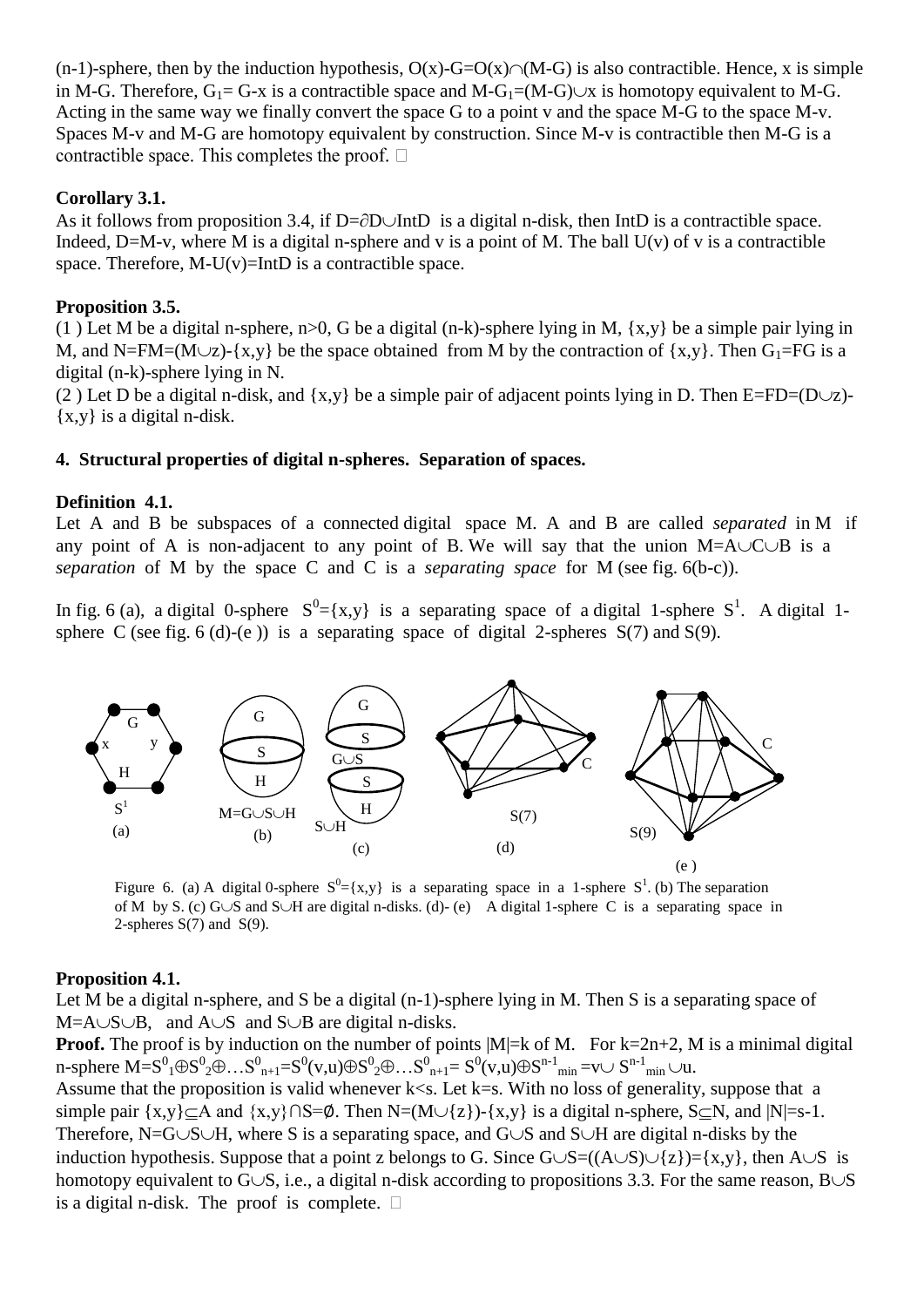#### **Proposition 4.2.**

- (a) Let M be a digital 2-sphere, and  $|M|=7$ . Then M can be represented as the separation M=A $\cup$ S $\cup$ B, where  $|A|=2$ ,  $|B|=1$ , and S is a digital minimal 1-sphere.
- (b) Let M be a digital 2-sphere, and  $|M|>7$ . Then M can be represented as the separation  $M=A\cup S\cup B$ , where  $|A|>1$ ,  $|B|>1$ , and S is a digital 1-sphere.

### **Proof.**

Note first that for a digital 1-sphere C with the number of points  $|C| > 5$ , C=A $\cup$ S<sup>0</sup> $\cup$ B is a separation of C by a 0-sphere  $S^0$  with  $|A|>1$  and  $|B|>1$  (see fig. 6(a)).

(a) It is easy to check directly that if  $|M|=7$ , then  $M=S^0(1)(x,y)\oplus S^1(5)$ , where  $S^1(5)$  is a digital 1-sphere {a,b,c,d,e} consisting of five points (see fig. 7(a)). Therefore,  $M = A \cup C \cup B$ , where  $|A| = \{e\}$ ,  $B = \{b,c\}$ , and  $C = \{a, x, d, y\}$ , is a digital 1-sphere.



Figure 7. (a-c) Digital 2-spheres.

( b) Let  $|M| > 7$ , and M contain a simple pair  $\{x,y\}$ , i.e.,  $C=U(x)U(y)-\{x,y\}$  is a digital 1-sphere. Suppose that B=M- U(x)U(y) contains several points,  $|B|>1$ . Then M= A $\cup$ C $\cup$ B, where  $|B|>1$ ,  $|A|=$ {x,y}, is a separation of M by C (fig.  $7(b)$ ).

Suppose that B=M-  $U(x)U(y)$  contains the only point z (see fig. 7(c)). Then  $|C|>4$ . For simplicity, suppose that C={a,b,c,d,e}. Then C<sub>1</sub>={y,e,z,b} is a digital 1-sphere, B={a,x}, and M=  $A \cup C_1 \cup B$  is a separation of M by  $C_1$ . The proof is complete.  $\Box$ 

#### **5. Digital n-dimensional manifolds**

#### **Definition 5.1.**

- A connected space M is called a digital n-dimensional manifold,  $n>1$ , if the rim O(v) of any point v is a digital (n-1) sphere.
- Let M be an n-manifold and a point v belong to M. Then the space M-v=N= $\partial$ N $\cup$ IntN is called an nmanifold with the spherical boundary  $\partial N = O(v)$  and the interior IntN=N- $\partial N = M - U(v)$ .

Further on in this paper, we will study only n-manifolds with the spherical boundary.. Obviously, a digital n-sphere is a digital n-manifold. A digital 2-dimensional torus T and a digital 2-dimensional projective plane P are depicted in fig. 8.  $T-\{7\}$  and P-{a} are 2-manifolds with spherical boundaries O({7}) and  $O({a})$  respectively.

Let N be an n-manifold with the (spherical) boundary  $\partial N$  and the interior IntN. Then  $\partial N$  is a digital (n-1)-sphere, the rim  $O(x)$  is a digital (n-1)-disk if  $x \in \partial N$ , and the rim  $O(x)$  is a digital (n-1)-sphere if a point  $x \in IntN$  (T-{7} and P-{a} in fig. 8).

#### **Proposition 5.1.**

Let M be an n-manifold, G and H be contractible subspaces of M, and v be a point in M. Then subspaces M-G, M-H and M-v are all homotopy equivalent to each other.

**Proof.** Notice that repeating word for word the proof of proposition 3.4, we show that M-G is homotopy equivalent to M-v, where v is a point belonging to G. Similarly, M-H is homotopy equivalent to M-u, where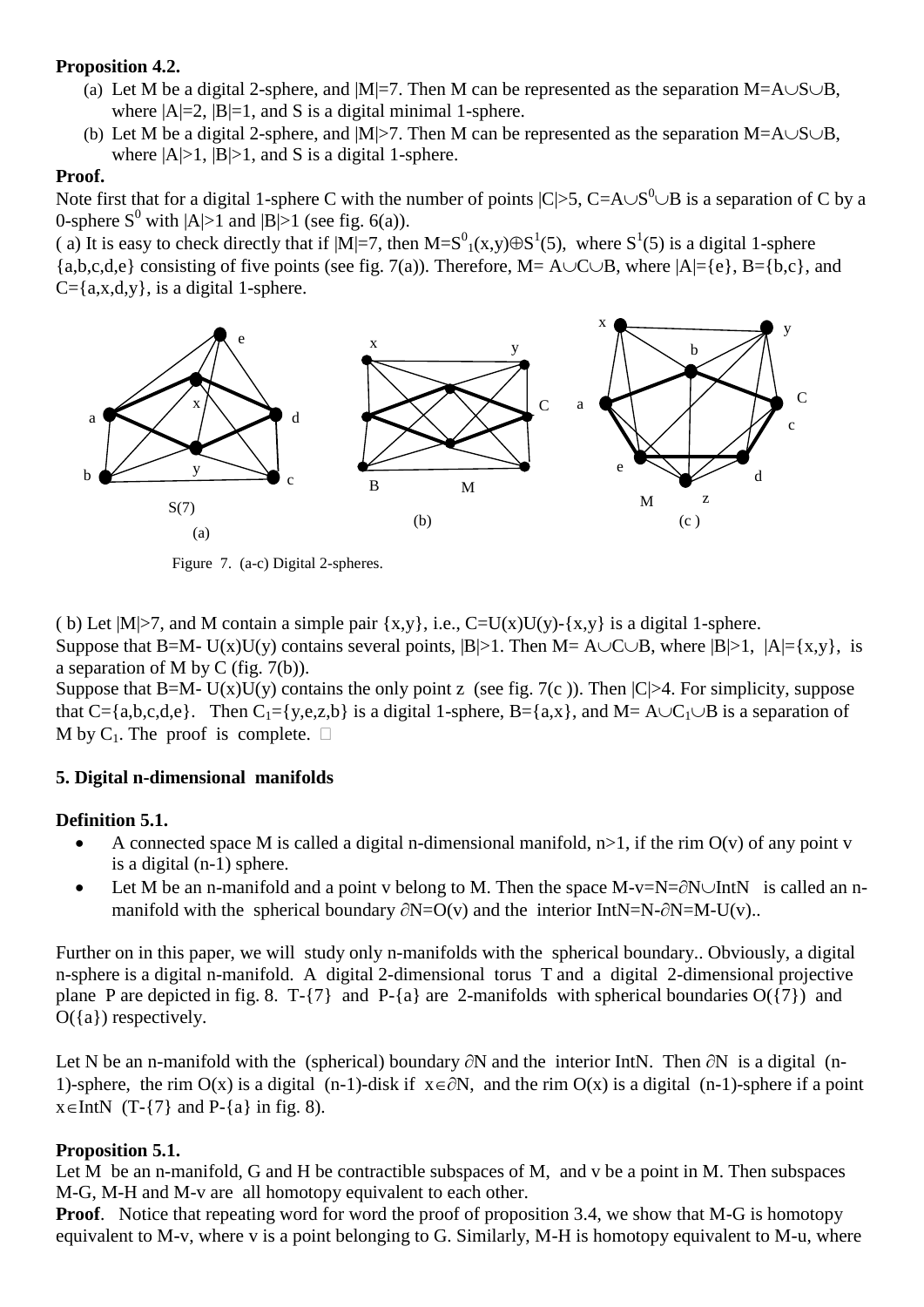u is a point belonging to H. Consider a path P(v,u) connecting points v and u. Since P is a contractible space, then for the same reason as above, M-P, M-v and M-u are homotopy equivalent. Hence, M-G, M-H, M-v and M-u are all homotopy equivalent.

Let us emphasize that the following assertion summarizes previous results and shows a major difference between n-manifolds-spheres and n-manifolds-non-spheres.

#### **Corollary 5.1.**

Let M be a digital n-manifold. M is a digital n-sphere if and only if for any contractible space G contained in M, the space M-G is contractible.

A digital 2-torus T is shown in fig. 8. T-{7} (fig. 8) is homotopy equivalent to the space E (fig. 8) which is not contractible. P (fig. 8) is a digital 2-dimensional projective plane. It is easy to check directly P-{a} (fig. 8) is homotopy equivalent to the space  $C$  (fig. 8), which is a digital 1-sphere. In a common sense, a digital n-dimensional sphere  $S<sup>n</sup>$  is the simplest n-manifold since it contains the smallest number of points compared to any other n-manifold [10].

As it is for a digital n-sphere, if a pair {x,y} of adjacent points x and y lying in a digital n-manifold M is simple then the contraction of  $\{x,y\}$  does not change the topology of the manifold.

The following assertion is a direct consequence of propositions 2.2 and 3.1.

### **Proposition 5,2.**

Let M be a digital n- manifold, n>0, {x,y} be a simple pair lying in M, and N=(M $\cup$ z)-{x,y} be the space obtained by the contraction of  $\{x,y\}$ . Then the rim  $O(z)=U(x)\cup U(y)-\{x,y\}$  is a digital (n-1)-sphere, and  $N=(M\cup Z)-\{x,y\}$  is a digital n- manifold homotopy equivalent to M.

The proof of this proposition is similar to the proof of proposition 3,1 and is omitted.

#### **Proposition 5.3.**

Let M be a digital n-manifold, and S be a digital (n-1)-sphere lying in M. M is a digital n-sphere if and only if S is a separating space of M=A $\cup$ S $\cup$ B, and A $\cup$ S and S $\cup$ B are digital n-disks.



Figure 8. A digital 2-dimensional torus T and a digital 2-dimensional projective plane P. T-{7} and P-{a} are 2-manifolds with boundary  $O({7})$  and  $O({a})$  respectively. By sequential deleting simple points and edges , T-{7} can be converted to E, and P-{a} can be converted to C.

#### **Proof.**

Suppose that M is a digital n-sphere. Then S a separating space of M=A $\cup$ S $\cup$ B, and A $\cup$ S and S $\cup$ B are digital n-disks by proposition 4.1.

For the converse, suppose that S is a separating space of M=A $\cup$ S $\cup$ B, and A $\cup$ S and S $\cup$ B are digital ndisks, Int( $A \cup S$ )=A, Int( $B \cup S$ )=B. Suppose that  $|A|>1$  and  $|B|>1$ . According to proposition 3.3, A can be transformed to a point x, and B can be transformed to a point y by sequential contractions of simple pairs. Since the obtained space N= $S^0(x,y)\oplus S$  is a digital n-sphere, then M is a digital n-sphere. The proof is complete.  $\square$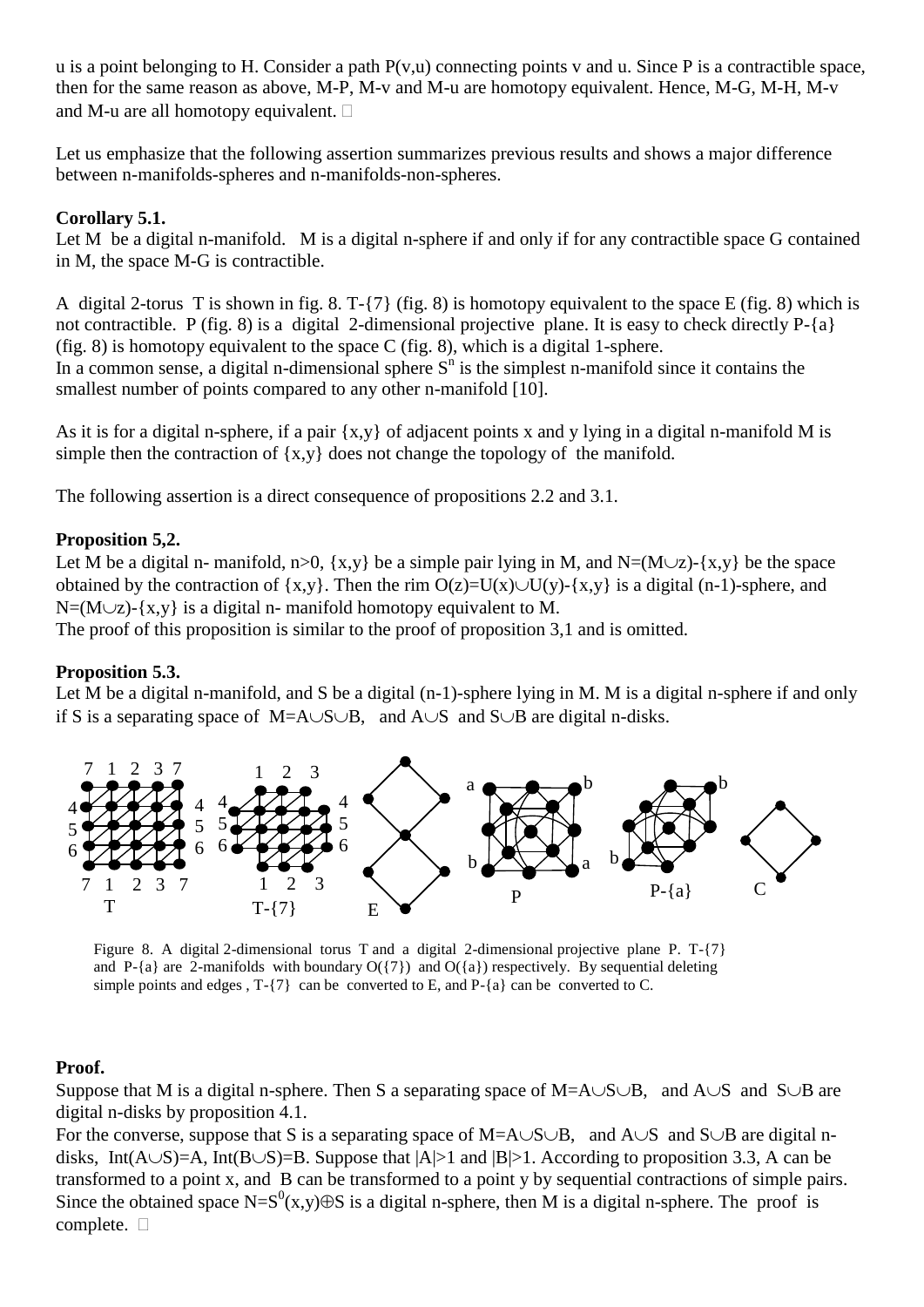#### **Proposition 5.4.**

Let M be a digital 3-manifold. If for any point  $v \in M$ ,  $|O(v)| \le 7$  then M is a digital 3-sphere with  $|M| \le 10$ . **Proof.**

It can be checked directly that if for any point  $v \in M$ ,  $|O(v)|=6$ , then  $M=S^3_{min}=S^0_{1} \dots \oplus S^0_{4}$ ; if for some points v  $\in$  M,  $|O(v)|$ =6, and for some point u $\in$  M,  $|O(u)|$ =7, then M is a digital 3-sphere  $S^0{}_1 \oplus S^0{}_2 \oplus S^1(5)$ ; if for any point v  $\in$  M,  $|O(v)|=7$ , then M =  $S^1(5)\oplus S^1(5)$ , where  $S^1(5)$  is a digital 1-sphere consisting of five points.  $\Box$ 

#### **6. Some properties of simply connected digital spaces and manifolds**

Digital simple closed curves have been studied in a number of papers. In particular, it was shown in [1, 13] that a digital simple closed curve of more than four points is not contractible. In classical topology, simple connectedness is a basic notion in the Poincare conjecture. According to J. Milnor [15], the Poincaré conjecture can be formulated as follows: If a smooth compact 3-dimensional



Figure 9. Simple closed curves  $C_1$ ,  $C_2$  and  $C_3$ . Digital 2-disks  $D_1$ ,  $D_2$  and  $D_3$  with boundaries  $C_1$ ,  $C_2$  and  $C_3$  respectively.

manifold M has the property that every simple closed curve within the manifold can be deformed continuously to a point, does it follow that M is homeomorphic to the three-sphere S ? A few years ago several groups presented papers that claimed to complete the proof of the Poincaré conjecture [see 2, 12, 16]. The results of these papers were based upon earlier papers by G. Perelman [17- 19].

In topology, a [topological space](http://en.wikipedia.org/wiki/Topological_space)  $X$  is called simply connected if it is path-connected and for any [continuous](http://en.wikipedia.org/wiki/Continuous_function_(topology)) map  $f: S^1 \to X$  there exists a continuous map  $F: D^2 \to X$  such that  $F(D^2)$  restricted to  $S^1$  is  $f(S<sup>1</sup>)$ . In a digital space, a digital simple closed curve C corresponds to a continuous simple closed curve and a digital 2-disk, which is a contractible space, corresponds to  $F(D^2)$ . Taking into account this analogy, we give the following definitions.



Figure 10. (a) S is a sphere, B is a topological disk lying in S, C is a simple closed curve lying in S-B, S-B is a simply connected space. (b) T is a torus, B is a topological disk lying in T, C is a simple closed curve lying in T-B. T-B is not a simply connected space.

#### **Definition 6.1.**

A simple closed curve is a digital 1-sphere.

#### **Definition 6.2.**

A digital space M is called simply connected if for any simple closed curve C contained in M, there is a digital 2-disk D= $\partial$ D $\cup$ IntD contained in M with the boundary C= $\partial$ D.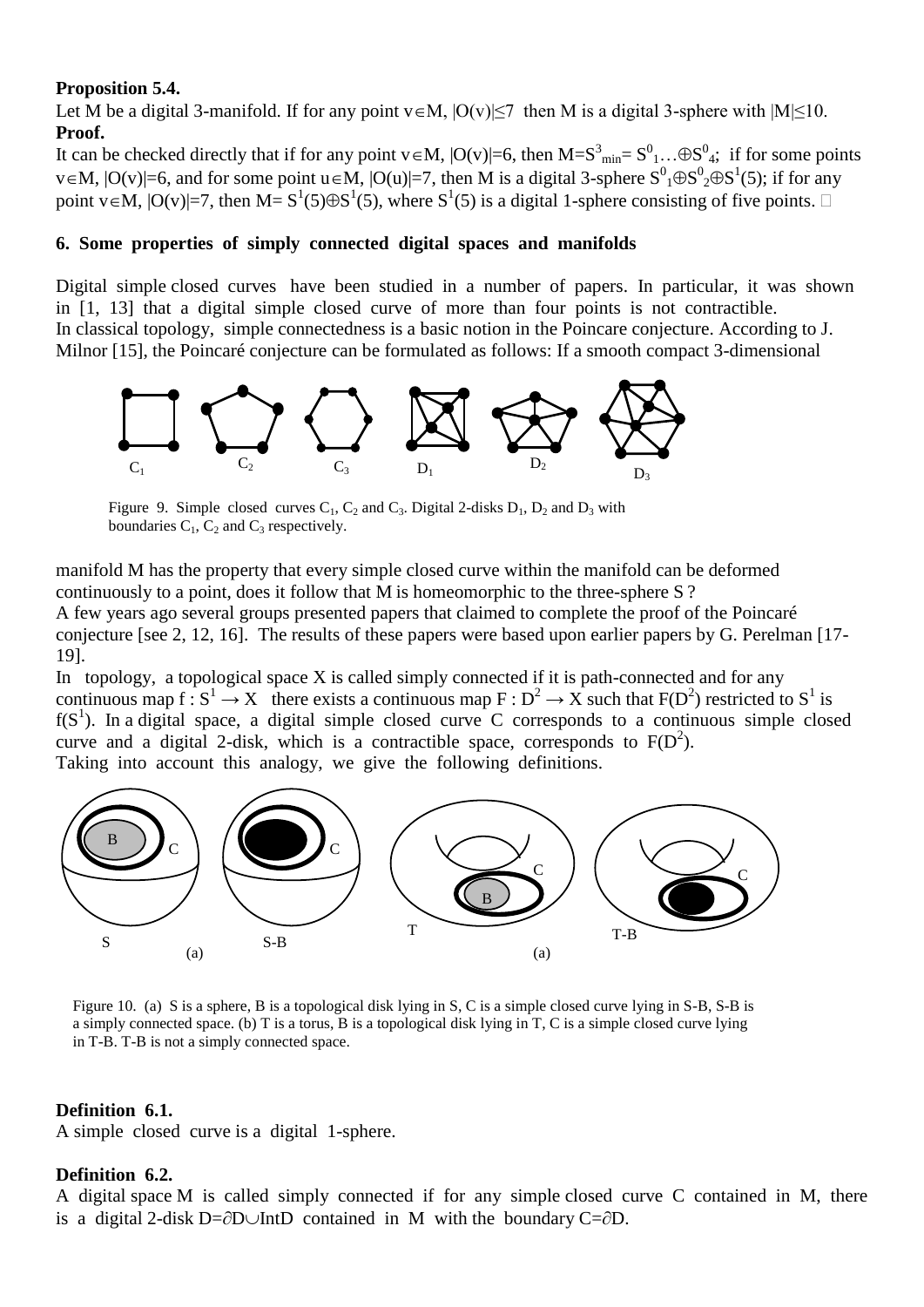Remind that a digital 2-disk is a contractible space. Fig. 9 shows digital simple closed curves  $C_1$ ,  $C_2$  and  $C_3$ and digital 2-disks  $D_1$ ,  $D_2$  and  $D_3$  with boundaries  $C_1$ ,  $C_2$  and  $C_3$  respectively. Digital n-disks and nspheres,  $n>1$ , are simply connected (see fig. 3, 5). It is easy to check directly that a digital projective plane P, and a digital torus T depicted in fig. 8 are not simply connected.

**Definition 6.3.** A connected digital space M is called locally simply connected if for any contractible subspace B of M, the space M-B is a simply connected space.

If M is a locally simply connected digital space, then it is simply connected. Digital 2-disks depicted in fig. 5 are simply connected but not locally simply connected because for any point v belonging to IntD, D-v is not simply connected. All digital n-spheres,  $n>1$ , shown in fig. 3, 5 and 7 are locally simply connected spaces. It is not hard to check that a digital projective plane P and a digital torus T shown in fig. 8 are not a locally simply connected. In continuous case, the notion of local simple connectedness is quite clear. For illustration, consider closed surfaces depicted in fig. 10. Let S be a sphere, B be a topological disk lying in S, and C be a simple closed curve lying in S-B. Then S-B is simply connected, space. If T is a torus, B is a topological disk lying in T, and C is a simple closed curve lying in T-B, then T-B is not a simply connected, space, i.e., C can not be deformed continuously to a point within T-B. We may say that S is a locally simply connected surface, but T is not a locally simply connected surface.

#### **Theorem 6.1.**

Let M be a digital n-sphere. Then M is a locally simply connected space. **Proof.** 

The proof is by induction on the number  $|M|=k$  of points of M. For  $k=2n+2$ , M is a minimal digital nsphere  $M = S^0(1(x_1, y_1) \oplus ... S^0(n+1)(x_{n+1}, y_{n+1})$  (see fig. 11). A simple closed curve C $\subseteq M$  contains exactly four points by the construction of M. Suppose that  $C=S^0(1(x_1,y_1)\oplus S^0(2(x_2,y_2))$ . By construction of M, a contractible space B $\subset$ M, C $\cap$ B, is a set of points without at least a point. Suppose that  $x_3 \notin B$ . Then  $x_3 \oplus C$  is a digital 2-



Figure 11. M= $S^0_{1}(x_1,y_1)\oplus ...S^0_{n+1}(x_{n+1},y_{n+1})$  is a minimal digital n-sphere,  $C=S^0_{1}(x_1,y_1)\oplus S^0_{2}(x_2,y_2)$  is a simple closed curve,  $B = \{x_4, x_5, \ldots x_{n+1}, y_1, \ldots y_{n+1}\}$  is a contractible space,  $D = x_3 \oplus C$  is a digital 2-disk with the boundary C.

disk such that  $\partial D=C$ .

Assume now that the assertion is valid whenever  $2n+2 < k < s$ . Let k=s, B be a contractible subspace of M, and C be a simple closed curve lying in M-B. Then H=M-B is a contractible space and  $C\subseteq H$  according to proposition 3.4. Since  $|M|>2n+2$  then M contains a simple pair  $\{x,y\}$ . Let N=FM=(M $\cup$ z)- $\{x,y\}$ , C<sub>1</sub>=FC and  $H_1=FH$  are digital spaces obtained by contraction of {x,y}. N, C<sub>1</sub> and H<sub>1</sub> are a digital n-sphere, a simple closed curve and a contractible space according to propositions 3.5 and 2.3. Then there is a digital 2-disk  $D_1 \subseteq H_1$  such that  $\partial D_1 = C_1$  by the induction hypothesis. Let R=F<sup>-1</sup> be the inverse of F. Then D=RD<sub>1</sub> is a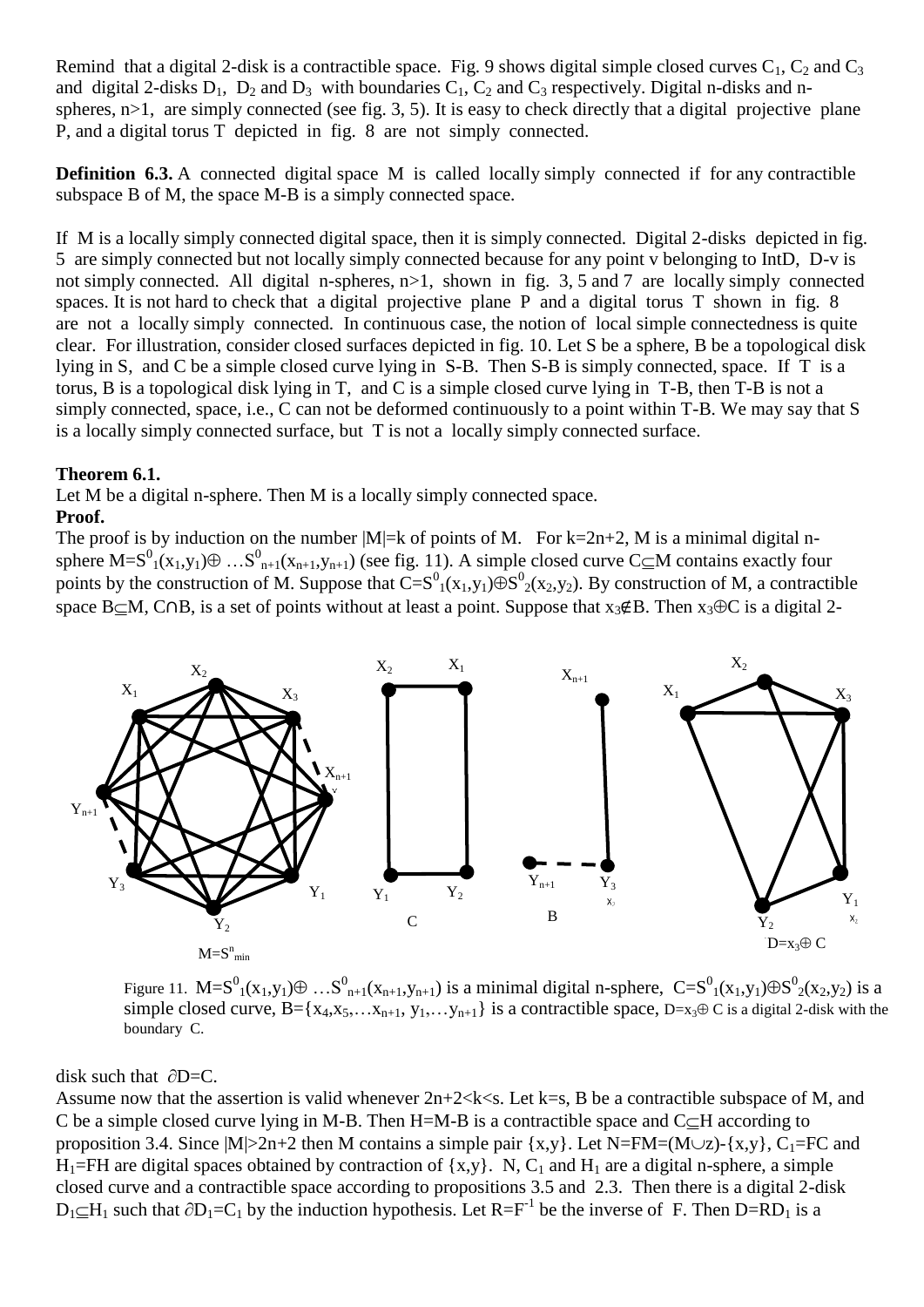digital 2-disk, C=RC<sub>1</sub> is a simple closed curve, H=RH<sub>1</sub>, D $\subseteq$ H and  $\partial$ D=C. Therefore, M is a locally simply connected space. The proof is complete.  $\square$ 



Figure 12. (a) M is a locally simply connected n-manifold, S is a digital  $(n-1)$ -sphere, point  $v \in S$ , O(v)=GUEUH, C is a simple closed curve, D is a digital 2-disk, C=∂D. (b) C is a simple closed curve containing points  ${q, y, v, x, p}$ . (c) GUvUH is a simply connected space. (d) GUS is a simply connected space.

#### **Theorem 6.2.**

Let M be a digital n-manifold, n>0, {x,y} be a simple pair lying in M, and FM=N=(M $\cup$ z)-{x,y} be the space obtained by the contraction of {x,y}. M is locally simply connected iff N is locally simply connected. **Proof.**

(1) Let M be locally simply connected,  $B \subseteq N$  be a contractible space, and C be a simple closed curve lying in N-B. Then  $C_1 = F^{-1}C$  is a simple closed curve lying in M, and  $B_1 = F^{-1}B$  is a contractible space lying in M according to propositions 2.3 and 3.5. By construction of M and F,  $C_1 \subseteq M-B_1$ . Therefore, there is a digital 2disk  $D_1 \subseteq M-B_1$  such that  $C_1 = \partial D_1$ . Hence,  $CD_1 = D \subseteq M-B$ , and  $\partial D=C$ . Thus, N is a locally simply connected digital n-manifold.

(2) For the converse, suppose that N is locally simply connected,  $B \subseteq M$  is a contractible space, and C is a simple closed curve lying in M-B. The proof that M is locally simply connected is similar to the proof above, and so is omitted. This completes the proof.  $\square$ 

#### **Theorem 6.3.**

Let M be a digital n-manifold and S be a digital (n-1)-sphere lying in M. If M is locally simply connected then S is a separating subspace of M=A $\cup$ S $\cup$ B, and A $\cup$ S and S $\cup$ B are digital n-manifolds with spherical boundary S.

#### **Proof.**

If S is the rim  $O(v)$  of some point v, then the assertion is plainly true. Let S is different from the rim of any point of M. Pick a point v belonging to S. S-v is a digital n-disk, i.e., a contractible space according to proposition 3.3. The rim  $O(v)$  is a digital (n-1)-sphere. Since  $E=O(v) \cap S$  is a digital (n-2)-sphere, then E is a separating space of  $O(v)$  according to proposition 6.1, i.e.,  $O(v)=O\cup E\cup P$  is a separation of  $O(v)$  (see fig.  $12(a)$ ).

Let points  $x \in P$ ,  $y \in O$  and C be a simple closed curve containing points x, v and y.

Assume that  $(S-v)$   $C=0$ . Since M is locally simply connected, then there is a digital 2-disk D (dark area in fig 12 (a)) contained in M-(S-v) with the boundary ∂D=C, i.e., D∩(S-v) =  $\emptyset$ . Since points x, y and v belong to D then D $\cap$ E $\neq \emptyset$  by construction of O(v). Therefore, D $\cap$ (S-v) $\neq \emptyset$ . This is a contradiction. Thus, the assumption is false and  $(S-v) \cap C \neq \emptyset$ .

Suppose that for some point p there is a path  $L(p,x)$  such that  $L(p,x) \cap S = \emptyset$ , and G is the set of all such points (see fig. 12(b)). Suppose that for some point q there is a path  $L(q,y)$  such that  $L(q,y) \cap S = \emptyset$ , and H is the set of all such points. Consider a simple closed curve C containing points {p,x,v,y,q}. Since C intersects S-v, then points p and q are not adjacent. Hence,  $M = GUSUH$  is a separation of M by S. GUS and SUH are digital n-manifolds with spherical boundary S by construction of M. The proof is complete.  $\Box$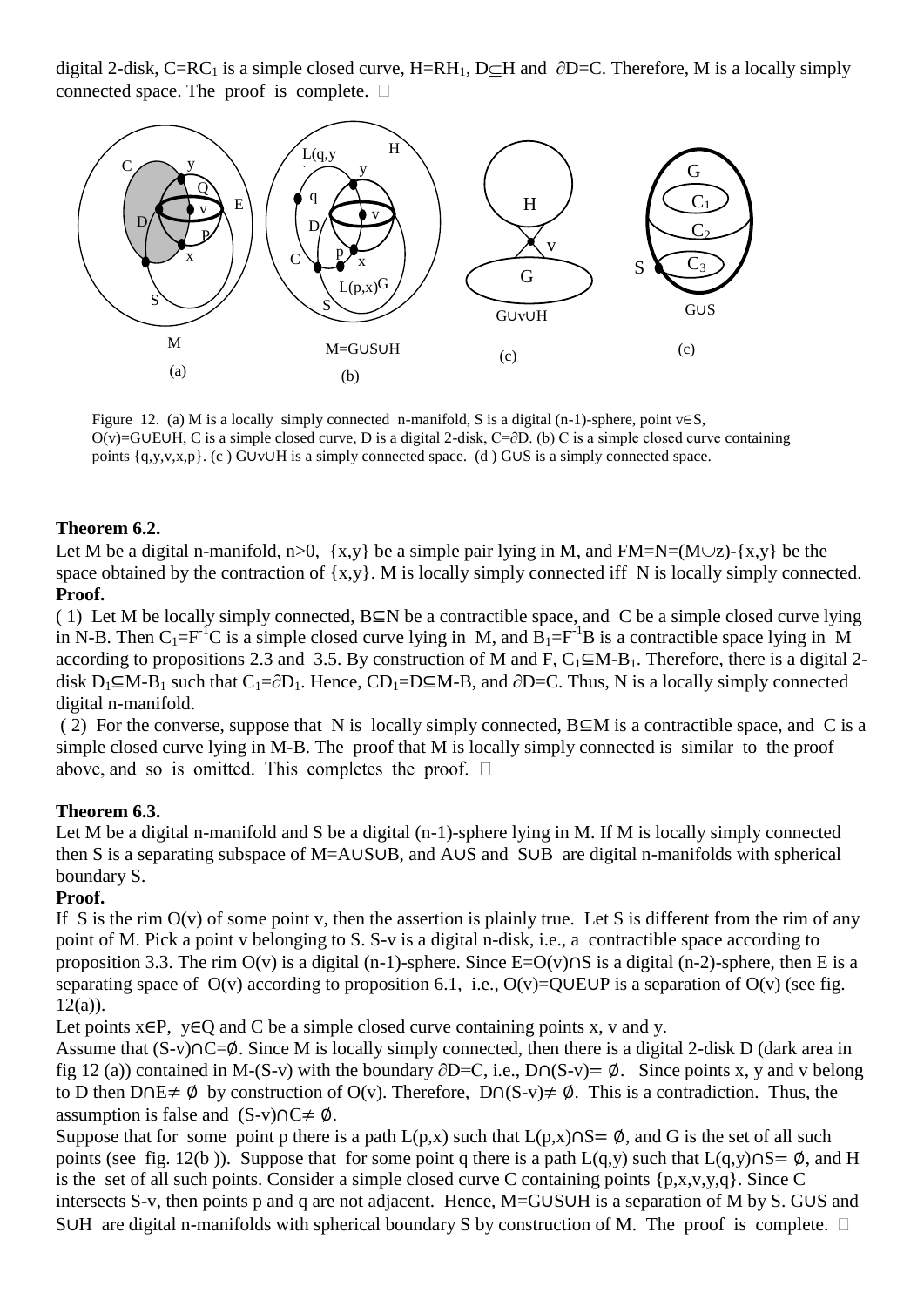Fig.12 (a)-(b) illustrates theorem 6.3.

## **Theorem 6.4.**

Let M be a locally simply connected digital n-manifold, S be a digital (n-1)-sphere lying in M, and  $M = G \cup S \cup H$  be a separation of M by S. Then subspaces GUS and SUH are both simply connected digital nmanifolds with spherical boundary S.

## **Proof.**

Pick a point v belonging to S. According to theorem 3.3, B=S-v is a digital n-disk and a contractible space. Then M-B is a simply connected space. M-B can be represented as the union  $GUVUH$ , where v is a separating space of M-B. By construction of  $GUVUH$ , spaces G, H,  $GUV$  and  $VUH$  are all simply connected (see fig. 12 (c )).

## Consider the union GUS (fig.  $12$  (d)).

If a simple closed curve C<sub>1</sub> lies in G, then there is a digital 2-disk D lying in G∪v with the boundary  $\partial D=C_1$ . If a simple closed curve  $C_2$  lies in S, then there is a digital 2-disk D lying in S $\subseteq$ GUS with the boundary  $\partial D = C_2$  according to theorem 6.1.

Suppose that C lies in G∪S and S∩C≠⊘, G∩C≠⊘, and D is a digital 2-disk with the boundary ∂D=C. Then there is a point v∈IntD∩G. Since IntD is a connected space, and S is a separating space of M then any point belonging to IntD must belong to GUS. Thus, GUS is a simply connected space. For the same reason as above, SUH is a simply connected space. The proof is complete.  $\Box$ 

## **7. Digital locally simply connected 2- and 3-manifolds**

## **Remark 7.1.**

Notice that properties of digital n-manifolds and their connection with continuous n-manifolds were studied in [8]. In particular, it was shown that if G and H are digital n-manifolds, and G is a subspace of H, then G=H.

## **Theorem 7.1.**

If a digital 2-manifold M is locally simply connected, then M is a digital 2-sphere. **Proof.** 



Figure 12. M a digital locally simply connected 2-manifold. M=  $IntD_1\cup C\cup IntD_2$  is a digital 2-sphere.

Let  $B_1$  be a contractible subspace of M, and C be a simple closed curve contained in M-B<sub>1</sub> (fig 13(a). Then there is a digital 2-disk D<sub>1</sub> contained in M-B<sub>1</sub> such that  $\partial D_1 = C$ . According to corollary 5.1, IntD<sub>1</sub>=B<sub>2</sub> is a contractible space. Therefore, there is a digital 2-disk D<sub>2</sub> contained in M-B<sub>2</sub> such that  $\partial D_2 = C$  (fig. 13(b)). By construction,  $IntD_1\cup C\cup IntD_2$  is a digital 2-sphere S, and S $\subseteq M$ . According to remark 7.1, S=M (fig. 13(c)). The proof is complete.  $\Box$ 

## **Theorem 7.2.**

If a digital 3-manifold M is locally simply connected, then M is a digital 3-sphere.

## **Proof.**

Note first that if the rim of any point v belonging to M contains seven or less points, then M is a digital 3-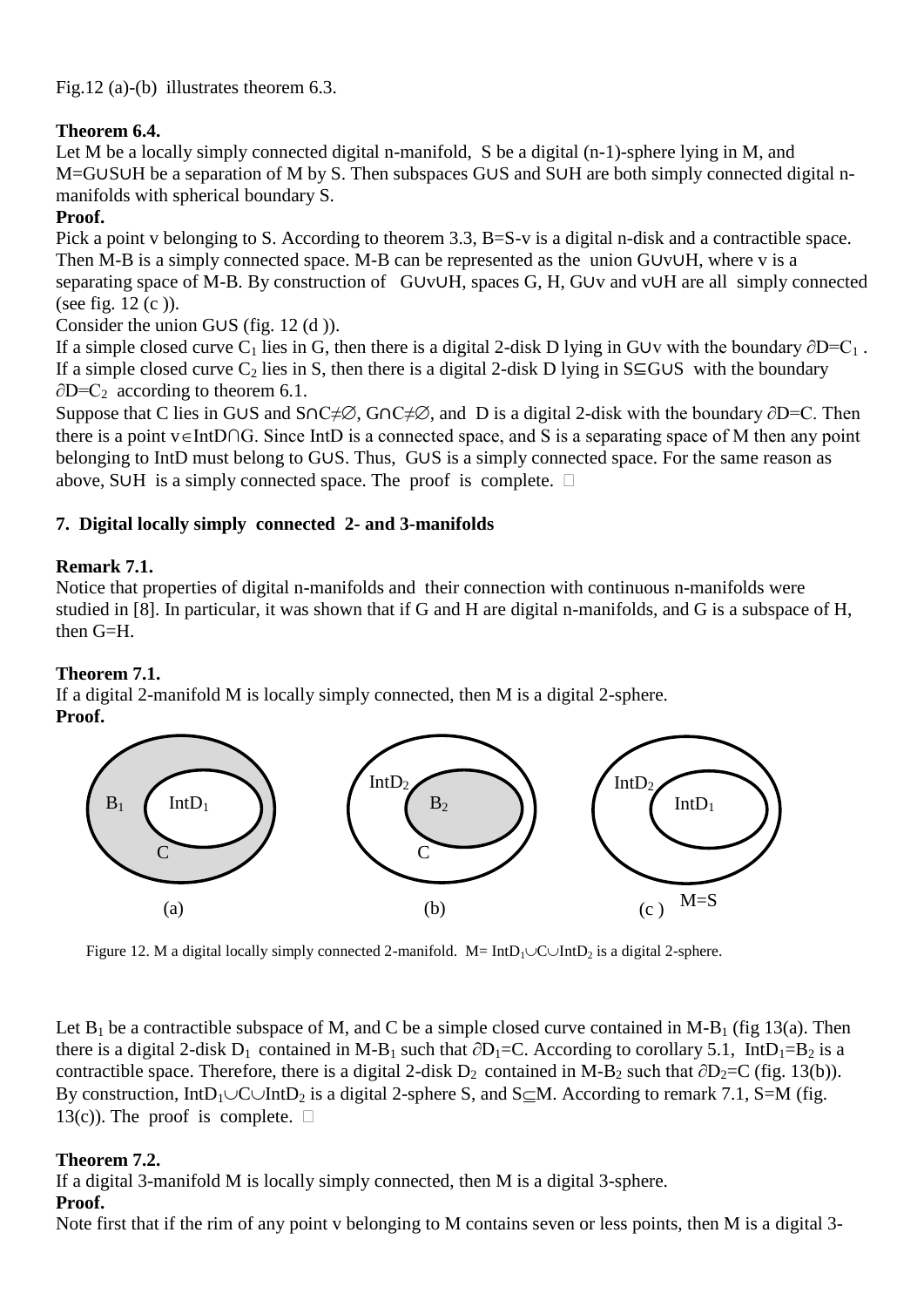sphere according to proposition 5.4.

The proof is by induction on the number of points  $|M|$  in M. For  $|M|=8,9,10$ , M is a digital 3sphere as it follows from proposition 5.4.

Assume now that the assertion is valid whenever  $|M|< k$ . According to theorem 5.3, that means that a simply connected digital 3-manifold N= $\partial$ N∪IntN with a spherical boundary, and the number of points  $|N|$  < k-1 is a digital 3-disk.

Let  $|M|=k$ . Consider a point v such that the number of points in the rim  $O(v)$  is more than seven,  $|O(v)|>7$ . Then  $O(v)=P\cup C\cup Q$ , where a simple closed curve C (see fig 14(a)) is a separating space of  $O(v)$ , and  $|P|>1$ and  $|Q|>1$  according to proposition 4.2. According to proposition 2.1, B=v $\oplus$ (P $\cup$ Q) is a contractible space and C⊆M-B (see fig. 14(b)). Therefore, there exists a digital 2-disk D lying in M-B with the boundary C=∂D (see fig. 14(c)) according to definitions 6.2 and 6.3. Since  $S = D \cup v$  is a digital 2-sphere, then S is a separating space in M=GUSUH, and GUS and SUH are simply connected digital 3-manifolds with the boundary S according to theorem 6.4. Since  $P \subseteq G$  and  $Q \subseteq H$ , then  $|G| > 1$ ,  $|H| > 1$ . Since  $|M| = |G| + |H| + |S| = k$ , then  $|G|+|S| and  $|H|+|S|. Hence,  $G\cup S$  and  $S\cup H$  are both digital 3-disks by the induction hypothesis.$$ Thus, M=GUSUH is a digital 3-sphere by proposition 5.3. The proof is complete.  $\Box$ 

A link between a continuous and a digital 3-manifold can be established by using the intersection graph of a cover of the 3-manifold (see [8]).

### **Conclusions**

- A digital n-sphere M can be converted to the minimal n-sphere by sequential contractions of simple pairs.
- Let M be a digital n-manifold and v be a point of M. M is a digital n-sphere if and only if M- {v} is a digital n-disk.
- Let M be a digital n-sphere and S be a digital (n-1)-sphere lying in M. Then  $M=$  G $\cup$ S $\cup$ H is



Figure 13. (a) O(v) is the rim of a point v,  $|P|>1$ ,  $|Q|>1$ . (b) B=v $\oplus$ (PUQ) is a contractible space contained in M,  $C \subseteq M-B$ . (c) S=DUv is a separating space of M=GUSUH, GUS and SUH are digital 3-disks, M is a digital 3sphere.

the separation of M by S and G $\cup$ S and S $\cup$ H are digital n-disks.

- Let M be a digital n-manifold and S be a digital  $(n-1)$ -sphere lying in M. If M is locally simply connected then S is a separating subspace of  $M = G \cup S \cup H$ .
- If a digital 2-manifold M is locally simply connected, then M is a digital 2-sphere.
- If a digital 3-manifold M is locally simply connected, then M is a digital 3-sphere.

#### **Open problem**

Give a proof of theorem 7.2 for a digital locally simply connected n-manifold.

## **Appendix 1: The Proofs**

## **Proof of proposition 3.1.**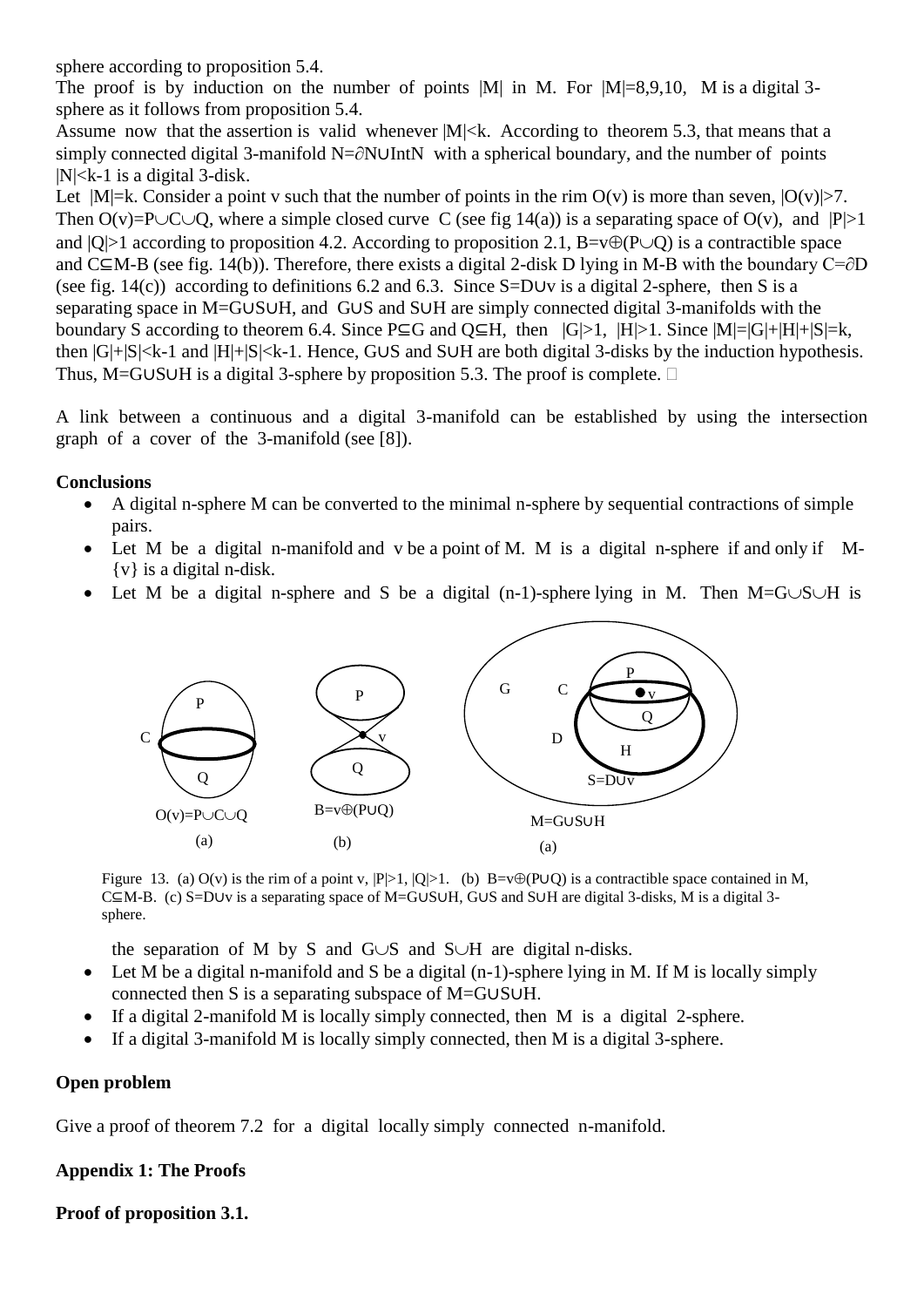The proof is by induction on the number of points |M| of M. Let the cardinality  $|M|=2n+3=|S^n_{min}|+1$ . Then M contains a simple pair  $\{x,y\}$ , and  $N=(M\cup z)$ - $\{x,y\}$  is a minimal n-sphere by definition 3.2. Therefore,  $U(x) \cup U(y)$ -{x,y} is a digital (n-1)-sphere because O(z) is a digital (n-1)-sphere lying in N=S<sup>n</sup><sub>min</sub>, and  $U(x) \cup U(y)$ -{x,y}=O(z) (see fig. 2, 5). Assume that the proposition is valid whenever  $|M| < 2n+2+p$ , and let  $|M|=2n+2+p$ . Since  $S^n_{min}=C_p...C_1M$ , then  $M=R_1...R_pS^n_{min}$ , where  $R_i=C_i^{-1}$ ,  $i=1,...p$ , according to definition 2.1. Hence  $N=R_2...R_pS_{min}^n$ . The rim of any point belonging to N is a digital (n-1)-sphere by the induction hypothesis. Since z $\in$ N then U(x) $\cup$ U(y)-{x,y}=O(z) is a digital (n-1)-sphere.  $\Box$ 

### **Proof of proposition 3.2.**

The proof is by induction on the number of points  $|M|=k$  of M. For  $k=2n+2$ , M is a minimal digital nsphere, D is a minimal digital n-disk, i.e., a contractible space by construction (see fig. 3). Assume that the proposition is valid whenever k<s. Let k=s. Then M contains a simple pair $\{x,y\}$ . With no loss of generality, suppose that v≠x, y. Evidently, N=(M∪z)-{x,y} is a digital n-sphere, |N|=s-1, v∈N. Therefore, N-v=D<sub>1</sub> is a contractible space by the induction hypothesis. Since  $D_1=(D\cup Z)-\{x,y\}$ , then D and  $D_1$  are homotopy equivalent, as it follows from propositions 2.2 and 2.3. Hence, D is a contractible space. The proof is complete.  $\square$ 

### **Proof of proposition 3.3.**

The proof is by induction on the number of points  $|M|=k$  of M. For  $k=2n+2+1$ , the proposition is verified directly. (see fig. 2, 5).

Assume that the proposition is valid whenever k<s. Let k=s. M contains a simple pair $\{x,y\}$ . Suppose that for a digital n-disk M-v=D= $\partial$ D $\cup$ IntD, |IntD|>1.

(1) Let v=x,  $y \in O(v)$ ,  $N=(M\cup z)$ -{x,y}, and  $N-z=E=\partial E\cup IntE$ .

(a) Suppose that  $|IntE|>1$ . Then IntE contains a simple pair by the induction hypothesis. Since IntE $\subset$ IntD, then  $|IntD|>1$ .

(b) Suppose that  $|IntE|=1$ , i.e.,  $IntE=u$ . Then for any point  $p \in U(y)-U(x)$ ,  $\{u,p\}$  is a simple pair by construction. Evidently, {u,p} lies in IntD.

(2) Suppose that  $\{x,y\} \subset O(v)$ , N=(M $\cup$ z)- $\{x,y\}$ , and N-v=E= $\partial E \cup Int E$ . Then  $|Int D|=Int E|>1$ . IntE contains a simple pair {a,b) by the induction hypothesis. By consruction, {a,b} is a simple pair contained in IntD. (3) Suppose that  $\{x,y\} \subset M$ -v. Then IntD contains  $\{x,y\}$ . The proof is complete.  $\Box$ 

## **Proof of proposition 3.5.**

(1) If  $\{x,y\} \subseteq G$  then  $\{x,y\}$  is a simple pair of G according to proposition 3.2. G<sub>1</sub>=FG is a digital (n-k)sphere according to proposition 3.1, and  $G_1 \subset N$ . If  $\{x,y\} \nsubseteq G$  then  $G_1 = G$  is a digital (n-k)-sphere lying in N by construction..

(2) Consider a digital n-sphere M=v $\cup$ D where the rim  $O(v)=\partial D$ . Then {x,y} is simple pair of M by construction. Therefore, N=FM=(M $\cup$ z)-{x,y} is a digital n-sphere by proposition 3.1. By construction of N, N-v=  $E=(D\cup z)$ -{x,y}is a digital n-disk. The proof is complete.  $\Box$ 

#### **References**

- [1] L. Boxer, Continuous Maps on Digital Simple Closed Curves, Applied Mathematics. 1 (2010) 377-386.
- [2] H-D. Cao, X-P. Zhu, "A complete proof of the Poincaré and Geometrization conjectures application of the Hamilton-perelman theory of the Ricci flow", Asian J. Math., Vol. 10, No. 2, pp. 165–492, 2006.
- [3] Li Chen,Yongwu Rong, Digital topological method for computing genus and the Betti numbers, Topology and its Applications. 157 (2010) 1931–1936
- [4] X. Daragon, M. Couprie, G. Bertrand, Discrete surfaces and frontier orders, Journal of Mathematical Imaging and Vision 23 (3) (2005) 379-399.
- [5] X. Daragon, M. Couprie, G. Bertrand, Derived neighborhoods and frontier orders, Discrete Applied Mathematics. 147 (2-3) (2005) 227–243.
- [6] U. Eckhardt, L.Latecki, Topologies for the digital spaces  $Z^2$  and  $Z^3$ , Computer Vision and Image Understanding. 90 (2003) 295-312.